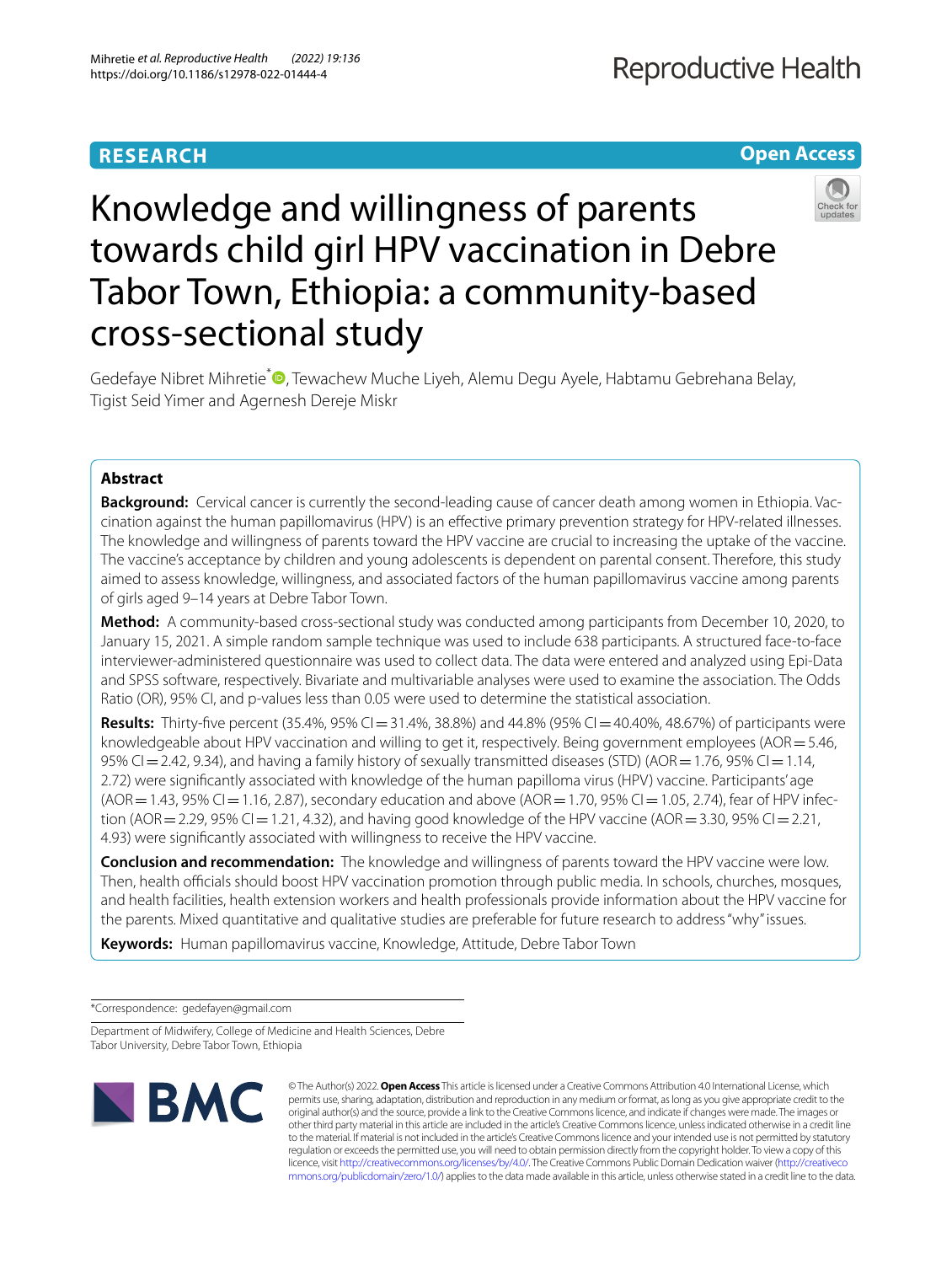## **Plain language summary**

Infection with the Human Papillomavirus (HPV) causes nearly 99% of cervical cancer cases and more than 20% of breast, neck, and anogenital cancers. The HPV vaccines protect against high-risk types of HPV (types 16 and 18), which account for approximately 70% of cervical cancers. Global coverage of the HPV vaccine was 39.7%, with high-income countries (68%), middle-income countries (28%), and lower-middle-income countries (2.7%). For diferent reasons, cervical cancer screening is very poor in Ethiopia (below 2%). Cervical cancer is mostly asymptomatic more than 20 years after infection. Primary prevention (enhancing the HPV vaccine) is the best way to protect women from cervical cancer. Adolescents' uptake and acceptance of the vaccine depend on parental consent. Assessing parental knowledge and willingness at a community level is very crucial.

A simple random sample technique was used to include 638 participants. A structured and pre-tested face-to-face interviewer-administered questionnaire was used to collect the data. The data were entered and analyzed using Epi-Data, and SPSS software, respectively. Bivariate and multivariable analyses were used to examine the association.

Nearly one-third (35.4%) and less than half (44.8%) of participants were knowledgeable and willing to receive the HPV vaccination. The knowledge and willingness of the parents are signifcantly lower. Being government employees and having a family history of sexually transmitted diseases (STD) were factors affecting the knowledge of parents about the human papillomavirus vaccine. Participants' age, secondary education and above, fear of HPV infection, and having good knowledge of the HPV vaccine were signifcantly associated with their willingness to use the HPV vaccine. The knowledge and willingness of the parents are significantly lower. Health officials and stakeholders should scale up HPV vaccine promotion through public media.

## **Background**

The Centers for Disease Control and Prevention states that almost 99% of cervical cancer cases and more than 20% of breast, neck, and anogenital cancers are caused by infection with human papillomavirus (HPV) [[1\]](#page-10-0). In October 2011, the Advisory Committee on Immunization Services complied with guidelines to vaccinate all children, boys, and girls, to stop the ever-increasing incidence of HPV infection [\[2](#page-10-1)]. Currently, available HPV vaccines protect against high-risk types of HPV (types 16 and 18), which account for approximately 70% of cervical cancers and vaginal, oral, and anal cancers [[3](#page-10-2), [4\]](#page-10-3). A quadrivalent vaccine also protects against two low-risk types of the virus, which are responsible for 90% of genital warts (HPV types 6 and 11) [\[5](#page-10-4)[–7](#page-10-5)].

Cervical cancer is the second most prevalent female cancer worldwide [\[8](#page-10-6)] and is the world's leading cause of female cancer mortality [\[9](#page-10-7)], especially in Sub-Saharan Africa [\[10\]](#page-10-8). Almost all of the girls who have been immunized against the HPV virus can be protected against more than 75% of cervical cancer cases [\[11](#page-10-9)]. In developed countries, cervical cancer has been decreasing for many years, largely due to the cervical cytology-screening program, which is now being replaced by HPV screening. However, cervical cancer is increasing in developing countries where nationwide cervical cancer screening is currently unavailable [[12,](#page-10-10) [13](#page-10-11)].

Until recently, cytology-based screening programs were the main tool to detect and treat precancerous abnormalities and the early stages of cancer, preventing up to 80% of cervical cancers in developed countries. However, effective screening programs have been difficult to implement in low-resource settings. This is one reason why cervical cancer mortality rates are much higher in the developing world [[14\]](#page-10-12). To prevent women from cervical cancer-related illness and mortality, the HPV vaccine is a better alternative than cytology screening or DNA testing, especially in resource-limited nations [[15\]](#page-10-13). Global coverage of the HPV vaccine was 39.7%, with high-income countries (68%), middle-income countries (28%), and lower-middle-income countries (2.7%) [\[16](#page-10-14)]. The majority of cervical cancer researchers in Africa have focused on secondary prevention (cervical screening), whereas the number of publications focusing on primary prevention, notably HPV vaccination, is only approximately 23.4% [[17](#page-10-15)].

Studies showed that in Hong Kong, 47.3%; Uganda, 56%; Southwest Nigeria, 79%; medical students in Southwest Ethiopia, 56.2% did not know about the HPV vaccine [[18–](#page-10-16)[21](#page-10-17)]. Socio-demographic factors like gender and educational level  $[22, 23]$  $[22, 23]$  $[22, 23]$  $[22, 23]$ , parents' occupation  $[21, 24]$  $[21, 24]$  $[21, 24]$  $[21, 24]$ , participants' family members' history of cervical cancer, and participants who had information about the HPV vaccine (from school, newspaper, and internet) [\[24\]](#page-10-20) and fear of HPV infection [[25\]](#page-10-21) were determinant factors of knowledge of HPV vaccine. In Southwest Nigeria, less than (40%); of Jima University medical students (36.8%); the United States (52%); in Morocco (27%) of the participant were willing to get the HPV vaccine for their adolescents  $[20-23]$  $[20-23]$  $[20-23]$ , respectively. Parental age < 40 years  $[26]$  $[26]$ , ethnicity [[27\]](#page-10-24), gender [[28\]](#page-10-25), parents who were worried about the potential risk of cervical cancer [\[29](#page-11-0)], parents'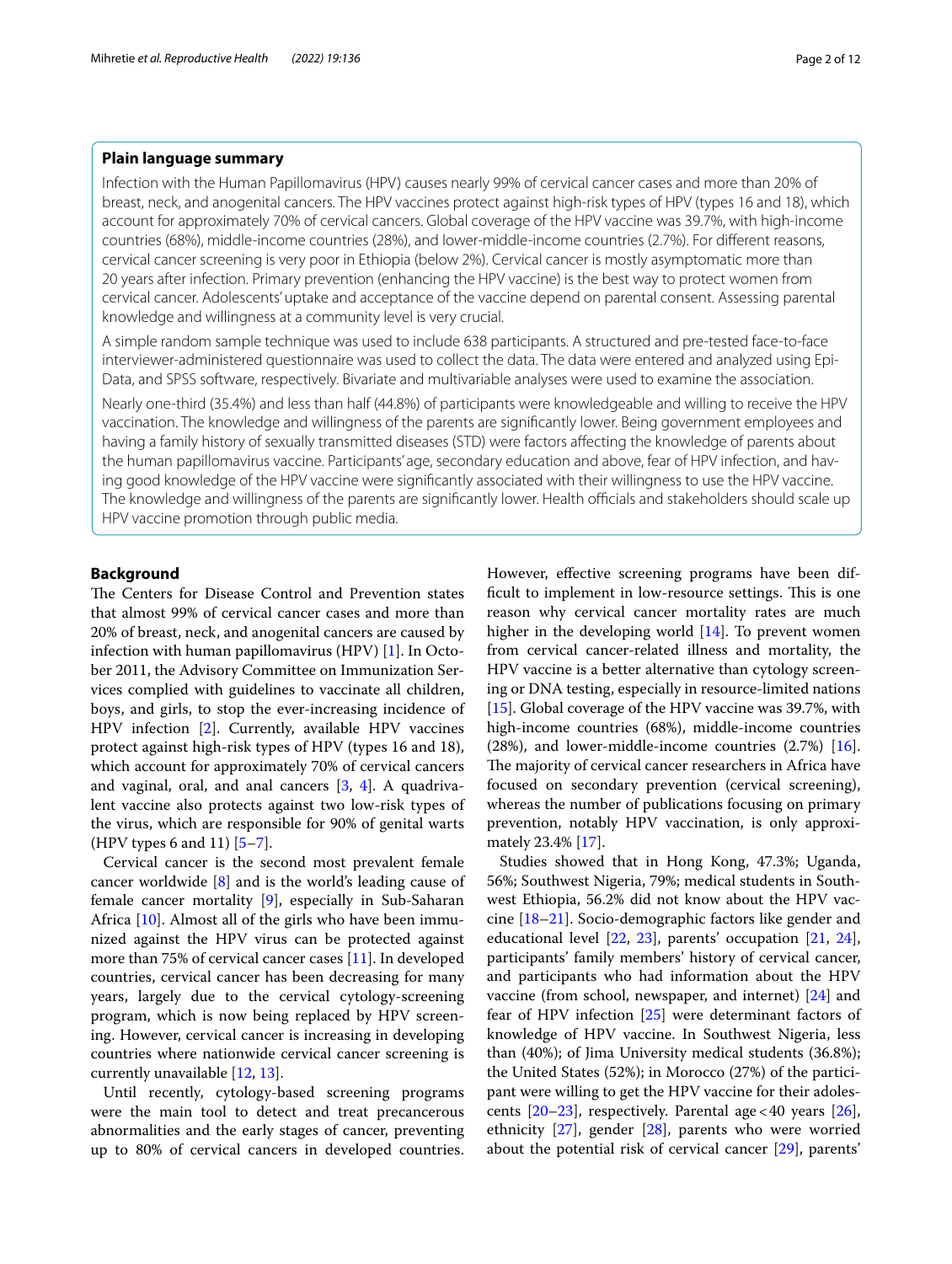adolescents who did not receive clinician recommendation to be vaccinated for HPV [\[30](#page-11-1)] were associated factors of the willingness of HPV vaccine.

Ethiopia is one of the resource-limited countries, access to cervical cancer screening is very less (below 2% among cervical screening eligible women) and human papillomavirus infection is mostly asymptomatic and causes cervical cancer mainly after 20 years. Because of quite challenging the natural history of HPV infection: (1) most sexually active individuals will acquire an HPV infection at some point in their lives. (2) A majority of HPV infections are asymptomatic and resolve spontaneously within a year or two. (3) HPV-related disease may not develop for years to decades following infection. Therefore, due to these challenges primary prevention (enhancing the HPV vaccine) is better than secondary prevention (HPV detection) to protect women from cervical cancer and genital wart.

Female adolescents' uptake and acceptance of the vaccine are depending on parental consent. Ethiopia launched the HPV vaccine school-based approach implementation in December 2018. However, studies of knowledge and willingness toward the HPV vaccine have involved few Ethiopian parents, particularly in the study area, making it difficult to implement possible intervention strategies among this population. Therefore, assessing knowledge and willingness of human papillomavirus vaccine among parents of female adolescents and identifying factors afecting their children's vaccine utilization is very vital in designing, implementing, and monitoring efective HPV vaccine immunization programs.

## **Methods**

## **Study area and study period**

A community-based cross-sectional study was conducted in Debre Tabor Town from January 1, 2021, to February 28, 2021. The town is located 665 km northwest of Addis Ababa (Ethiopia's capital city) and 97 km east of Bahir Dar City. The town is divided into six small administrative units called kebeles with a total population of 96,973 people, of whom 49,753 were men and 47,220 women, based on a population projection of Ethiopia for all regions at the Wereda level in 2017. All parents of girls aged 9–14 years who lived in Debre Tabor Town during the data collection period were included in the study.

Sample size determination: Epi-Info version 7 statistical software was used to calculate the sample size for objective one prevalence of knowledge (58.4%) and objective two prevalence of willingness to receive the HVP vaccine (59.9%) with the assumption of a 4% margin of error with a 95% confdence interval. Based on the assumptions, the fnal sample size was 641 and 634 with a 10% non-response rate for the prevalence of knowledge and prevalence of willingness, respectively.

#### **Sampling procedure**

A simple random sampling technique was applied to select 641 parents for the study. Four thousand two hundred seventy households were in the town. Then, a census was conducted in all selected kebeles to identify parents who fulflled the inclusion criteria (parents of girls aged 9–14). An identifcation number was given after a house-to-house visit. Then, a proportional-tosize allocation technique was employed to determine the study participants from each kebele. Finally, sample units were selected using a simple random sampling technique, and one mother and one father, or either of the mother or father per household, were interviewed. Participants in the selected household were not present at the time of data collection; three revisits were made to interview the mothers or fathers.

## **Variables of the study**

*Dependent variables* Parents' knowledge and willingness to receive the HPV vaccine. Independent variables: socio-demographic variables (age, religion, marital status, educational status, occupation), reproductive healthrelated factors (family history of cervical cancer, fear of HPV infection, history of sexually transmitted diseases), sources of information (newspapers, radio, TV, schools, health professionals, health extension workers), understanding of the HPV vaccine, as well as HPV infection and cervical cancer).

## **Operational defnitions**

*Knowledge of the HPV vaccine* Adolescents' level of knowledge was measured based on correct responses to HPV vaccine knowledge questions. Each correct and incorrect response scores one ( $yes=1$ ) and zero (no and I do not know $=0$ ) points, respectively. Using knowledge question items, participants who scored above or equal to 50% were considered to have knowledge (Yes), whereas those who scored less than the 50% score were measured as having no knowledge (No). Willingness is considered a participant's score of 50% or above among the questions.

## **Data collection procedure and techniques**

A structured face-to-face interviewer-administered questionnaire was used to collect data. First, the questionnaires were developed in English and translated to the local language (Amharic) and then back to English by language experts to maintain consistency. Health extension workers and two Bachelors of Science (BSc.) midwives who are familiar with the local language and customs were recruited as data collectors and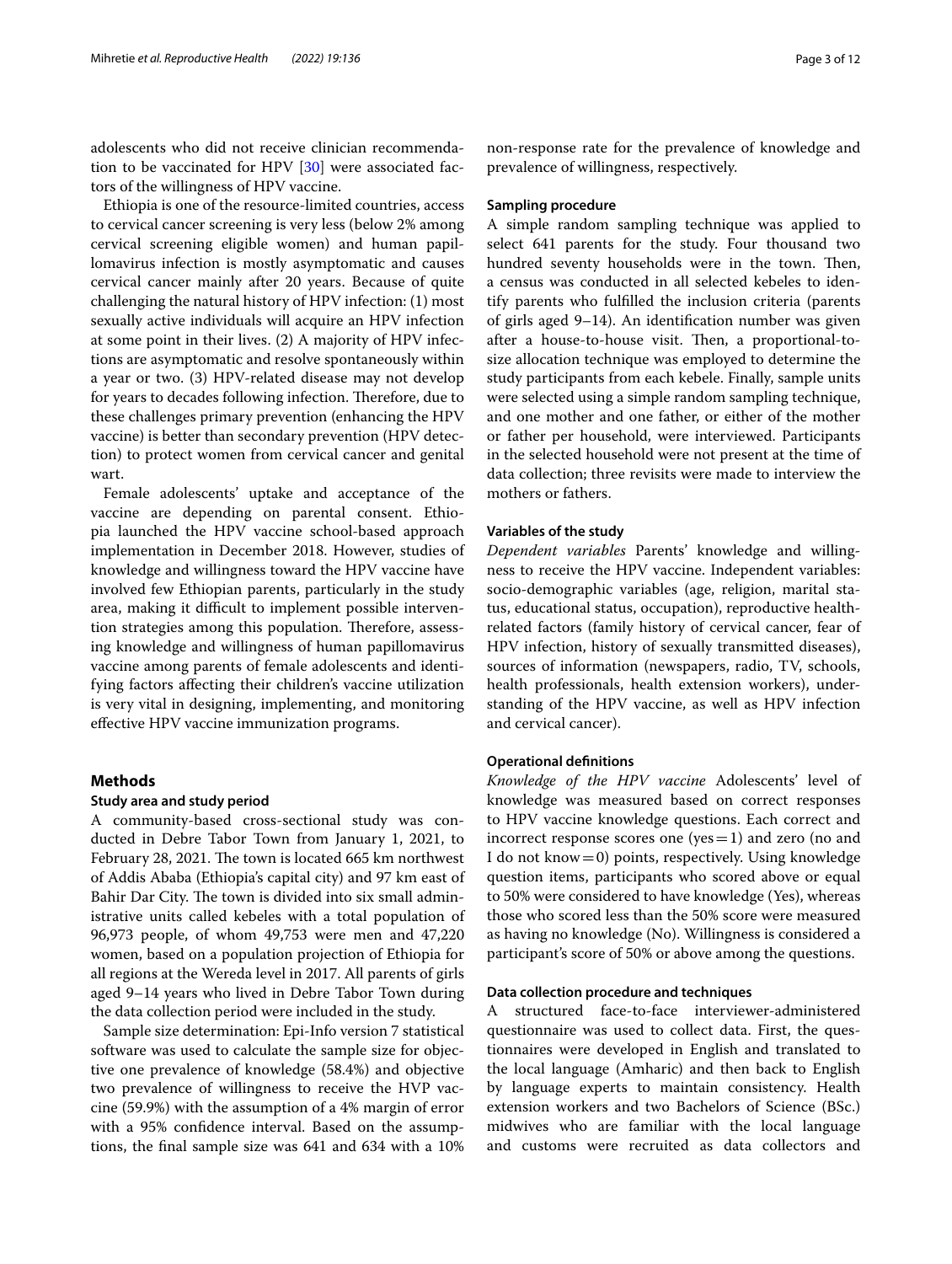supervisors, respectively. The training was given to data collectors and supervisors for two days about data collection procedures, the content of the questionnaire, interview techniques, and confdentiality of the information obtained from the respondents.

### **Data quality assurance**

Data quality was ensured during collection, entry, and analysis. Before conducting the main study, a pretest was carried out on  $32$  (5%) of the sample. The principal investigator and supervisors conducted day-to-day on-site supervision during the whole period of data collection. At the end of each day, the questionnaires were reviewed and checked for completeness and accuracy by all the research team members, who undertook corrective discussion.

## **Data processing and analysis**

Epi-Data version 4.2 was used to code and enter the data, which was then exported to SPSS 23 for analysis. Descriptive analyses were conducted to summarize the data, and the results of the study were presented in the form of text, fgures, and tables. Binary logistic regression analysis was performed by computing the odds ratio (OR) with a 95% confdence interval to see the crude association between each independent and dependent variable. Model ftness was checked by using Hosmer and Lemeshow goodness of ft. Finally, all independent variables by binary logistic regression p≤0.2 were entered into multivariable logistic regression for further analysis, and significant associations were identified based on  $p < 0.05$  and adjusted odds ratio (AOR) with 95% CI.

## **Ethical clearance**

Ethical clearance for this study was obtained from the ethical review committee of Debre Tabor University College of Medicine and Health Sciences. A supporting letter was obtained from Debre Tabor Town's head office. Informed consent was obtained from participants after explaining the purpose of the study. Participants were informed that all the data obtained from them would be kept confdential and anonymous, and they had the right to withdraw at any point during data collection.

## **Results**

## **Socio‑economic characteristics of participants**

Six hundred thirty-eight (638) parents were interviewed with a response rate of 99.5%. The mean age of the respondents was  $36.41$  (SD  $\pm$  5.8). Three hundred seventy-four (58.6%) of the parents were in the age group of 31-40. The majority of study participants, 574 (90.0%), were married, and 600 (94.0%) were Orthodox religious followers. Regarding educational status, more

than half of the participants were in secondary school and above 387 (51.6%) (Table [1\)](#page-3-0).

## **Reproductive related characteristics**

Most of the study participants had no family history of cervical cancer 636 (99.7%). The majority of participants were afraid of sexually transmitted infections 586 (84.0%), and 25 (3.9%) participants had a history of sexually transmitted diseases (Table [2\)](#page-4-0).

## **Sources of information about the HPV vaccine**

Nearly half of the participants 48.7% had heard of the HPV vaccine. Among these, below the half of the respondents said the main sources of information were radio/television 140 (45.0%) and health extension workers (36.8%), respectively (Fig. [1](#page-4-1)).

<span id="page-3-0"></span>**Table 1** Sociodemographic characteristics versus human papillomavirus vaccine among parents of children aged 9–14 Years in Debre Tabor Town, 2021

| <b>Variables</b>         | Frequency | Percent |
|--------------------------|-----------|---------|
| Age                      |           |         |
| $23 - 30$                | 51        | 8.0     |
| $31 - 40$                | 374       | 58.6    |
| $41 - 46$                | 213       | 33.4    |
| Sex                      |           |         |
| Male (fathers)           | 317       | 49.7    |
| Female (mothers)         | 321       | 50.3    |
| Marital status           |           |         |
| Single                   | 21        | 3.3     |
| Married                  | 574       | 90.0    |
| Widowed                  | 15        | 2.4     |
| Divorced                 | 28        | 4.4     |
| Religion                 |           |         |
| Orthodox                 | 600       | 94.0    |
| Protestant /Muslim       | 38        | 6.0     |
| <b>Educational level</b> |           |         |
| Unable to read and write | 52        | 8.2     |
| Able to read and write   | 124       | 19.4    |
| 1-8th class              | 75        | 11.8    |
| 9-12th class             | 154       | 24.1    |
| Diploma and above        | 233       | 36.5    |
| Occupation               |           |         |
| Housewife                | 99        | 15.5    |
| Self-employees           | 122       | 19.1    |
| Government employees     | 227       | 35.6    |
| Health professional      | 7         | 1.1     |
| Merchants                | 183       | 28.7    |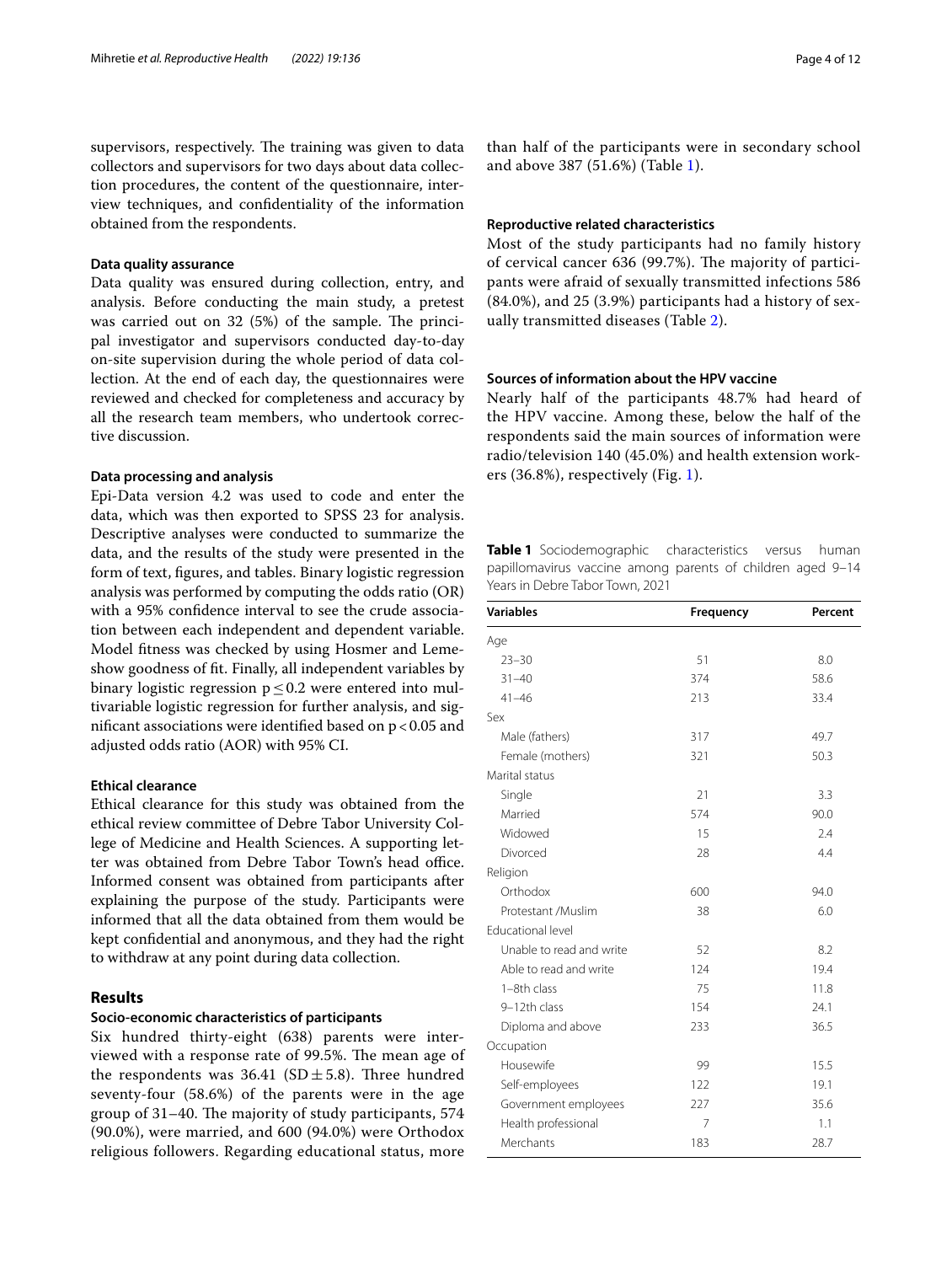<span id="page-4-0"></span>**Table 2** Reproductive health versus human papillomavirus vaccine among parents of children aged 9–14 Years in Debre Tabor Town, 2021

| <b>Variables</b>                       | Frequency      | Percent |
|----------------------------------------|----------------|---------|
| Heard about cervical cancer            |                |         |
| Yes                                    | 122            | 19.1    |
| <b>No</b>                              | 516            | 80.9    |
| Family history of cervical cancer      |                |         |
| Yes                                    | $\mathfrak{D}$ | 0.3     |
| N <sub>o</sub>                         | 636            | 99.7    |
| History of STD                         |                |         |
| Yes                                    | 102            | 18.0    |
| No                                     | 536            | 82.0    |
| Fear of sexually transmitted infection |                |         |
| Yes                                    | 536            | 84.0    |
| <b>No</b>                              | 102            | 16.0    |
| Did your girl/s take the HPV vaccine   |                |         |
| Yes                                    | 87             | 13.6    |
| <b>No</b>                              | 551            | 86.4    |

**Parents' knowledge of the HPV vaccine and cervical cancer** Nearly one-third of participants  $(35.1\%, 95\% \text{ CI} = 31.4\%,$ 38.8%) had good knowledge about the human papillomavirus vaccine and cervical cancer. Of the 205 (32.1%)

responded that the main cause of cervical cancer is HPV infection (Table [3](#page-5-0)).

## **The willingness for the HPV vaccine**

Two hundred eighty-six (44.8%, 95% CI = 40.40%, 48.67%) participants were willing to receive the HPV vaccination (Table [4](#page-6-0)).

## **Why not have parents' adolescent children receive the HPV vaccine?**

The majority of parents' girls  $(9-14$  years old), 551 (86.4%), were not taking the HPV vaccine. Parents list various reasons for not taking the HPV vaccine (Fig. [2](#page-7-0)).

## **Factors associated with knowledge of human papillomavirus vaccine and HPV vaccine**

Two models were ftted to assess knowledge and attitude towards the HPV vaccine. The first model was ftted to assess the knowledge of the HPV vaccine. Variables such as occupation and family history of STDs were signifcantly associated with the knowledge of the HPV vaccine. Being government employees, they were 5.46 times more likely to know about the HPV vaccine  $(AOR = 5.46, 95\% CI = 2.42, 9.34)$  as compared to those participants whose occupation was a housewife. Participants who had a family history of STDs were 1.76 times

<span id="page-4-1"></span>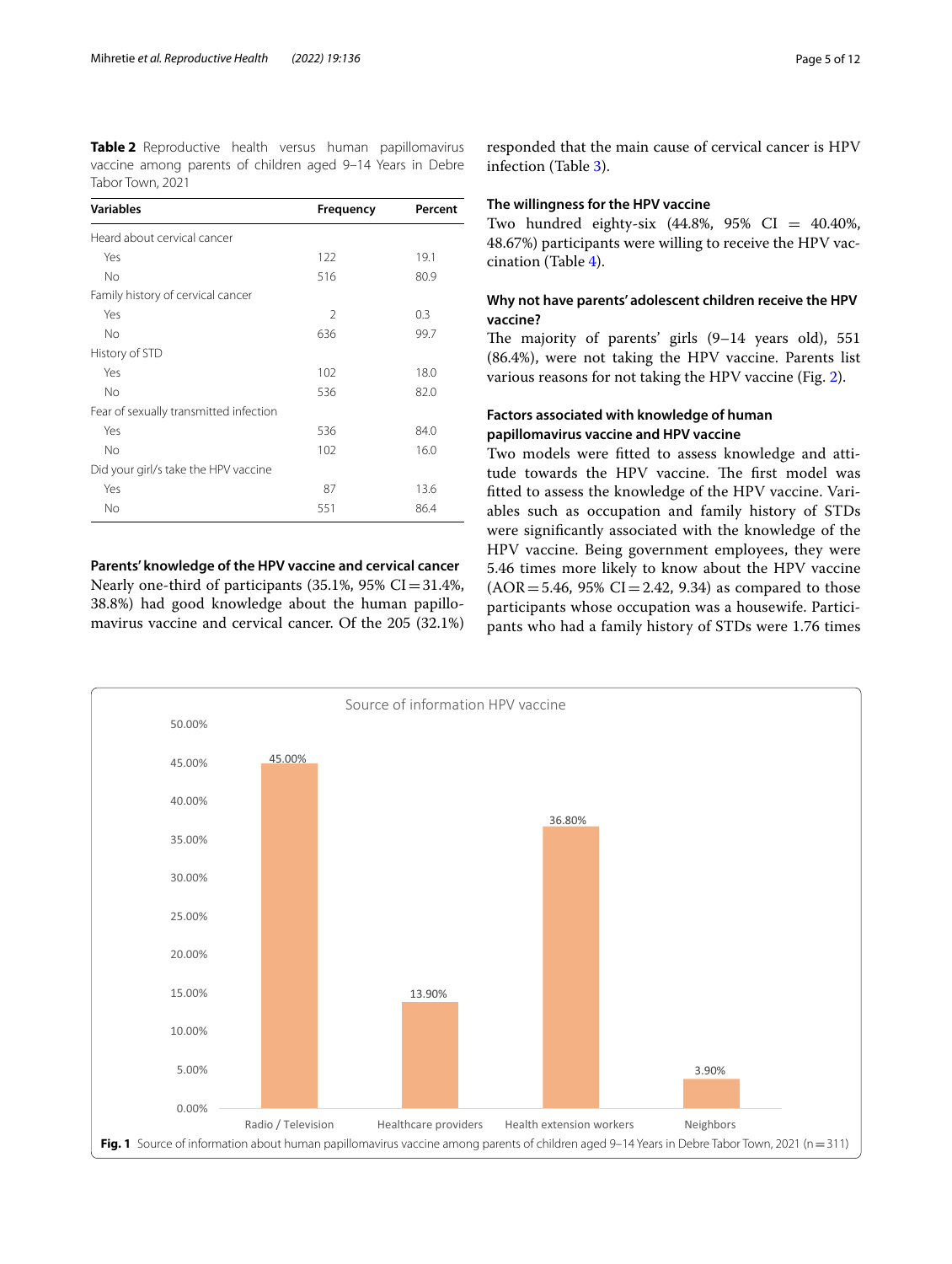<span id="page-5-0"></span>**Table 3** Knowledge of human papillomavirus vaccine and cervical cancer among parents of children aged 9-14 Years in Debre Tabor Town, 2021

| <b>Variables</b>                                                                     | Frequency | Percent |
|--------------------------------------------------------------------------------------|-----------|---------|
| Having multiple sexual partners is the risk factor for HPV infection                 |           |         |
| Yes                                                                                  | 262       | 41.1    |
| <b>No</b>                                                                            | 195       | 30.6    |
| I don't know                                                                         | 181       | 28.4    |
| Sex at an early age increases the risk of transmission of HPV infection              |           |         |
| Yes                                                                                  | 124       | 19.4    |
| <b>No</b>                                                                            | 90        | 14.1    |
| I don't know                                                                         | 424       | 66.5    |
| Being smokers increase the risk of HPV infection                                     |           |         |
| Yes                                                                                  | 114       | 17.9    |
| <b>No</b>                                                                            | 200       | 31.3    |
| I don't know                                                                         | 324       | 50.8    |
| Sexual contact is the main transmitting route of HPV infection                       |           |         |
| Yes                                                                                  | 237       | 37.2    |
| <b>No</b>                                                                            | 136       | 21.3    |
| I don't know                                                                         | 265       | 41.5    |
| The main cause of cervical cancer is HPV infection                                   |           |         |
| Yes                                                                                  | 205       | 32.1    |
| <b>No</b>                                                                            | 174       | 27.3    |
| I don't know                                                                         | 259       | 40.6    |
| People can transmit HPV to their partner even if they have no symptoms of infection  |           |         |
| Yes                                                                                  | 118       | 18.5    |
| <b>No</b>                                                                            | 246       | 38.6    |
| I don't know                                                                         | 274       | 42.9    |
| Cervical cancer can be prevented by taking the HPV vaccine before sexual intercourse |           |         |
| Yes                                                                                  | 379       | 59.4    |
| <b>No</b>                                                                            | 116       | 18.2    |
| I don't know                                                                         | 143       | 22.4    |
| The recommended age for taking the HPV vaccine is 9-14-year-olds                     |           |         |
| Yes                                                                                  | 168       | 26.3    |
| <b>No</b>                                                                            | 249       | 39.1    |
| I don't know                                                                         | 221       | 34.6    |
| Knowledge                                                                            |           |         |
| Have knowledge (yes)                                                                 | 222       | 35.1    |
| Have no knowledge (no)                                                               | 414       | 64.9    |

 $(AOR = 1.76, 95\% CI = 1.14, 2.72)$  more likely to know about the HPV vaccine than those who had no history of STDs (Table [5\)](#page-8-0).

## **Factors associated with willingness of human papillomavirus vaccine and cervical cancer**

The second model was fitted to assess factors associated with the attitude toward the HPV vaccine among parents of children aged 9–14 years. Variables such as the age of participants, educational status, fear of HPV infection, and knowledge of the HPV vaccine were signifcantly associated with the attitude of parents of children aged 9–14 years towards the HPV vaccine. Participants whose age was  $31-40$  years old were 1.43 times (AOR=1.43, 95%  $CI = 1.16$ , 2.87) more likely to have willingness towards HPV vaccine utilization as compared to participants whose age was greater than or equal to 41 years old.

Participants who had secondary education and above were 1.7 times (AOR=1.70, 95% CI=1.05, 2.74) more likely to have willingness toward the HPV vaccine, as compared to those participants who had no formal education (unable to read and write plus able to read and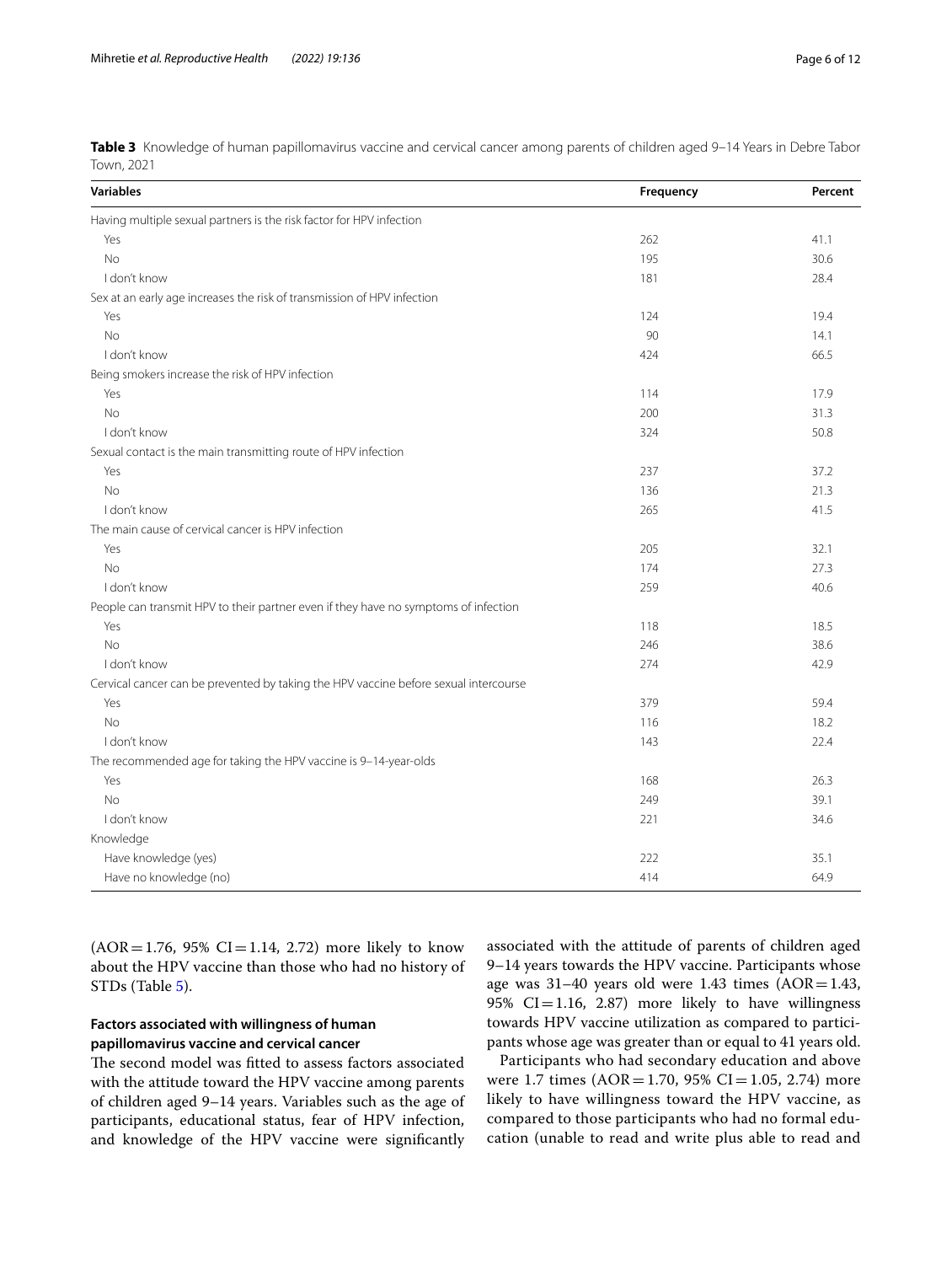<span id="page-6-0"></span>**Table 4** Willingness towards cervical cancer prevention and human papillomavirus vaccine among parents of children aged 9–14 Years in Debre Tabor Town, 2021

| A person who has only one sex partner can protect from HPV infection<br>221<br>34.6<br>Strongly agree<br>197<br>30.9<br>Agree<br>31.2<br>199<br>Disagree<br>3.3<br>Strongly disagree<br>21<br>HPV vaccine education should be given for school adolescents<br>205<br>32.1<br>Strongly agree<br>252<br>39.5<br>Agree<br>116<br>18.2<br>Disagree<br>3.3<br>Strongly disagree<br>21<br>Indifferent<br>6.9<br>44<br>Cervical cancer is a big problem for women<br>Strongly agree<br>205<br>32.1<br>200<br>31.3<br>Agree<br>170<br>26.6<br>Disagree<br>Strongly disagree<br>42<br>6.6<br>Indifferent<br>3.3<br>21<br>Cervical cancer causes death in women<br>Strongly agree<br>298<br>46.7<br>28.2<br>180<br>Agree<br>18.5<br>Disagree<br>118<br>3.3<br>Strongly disagree<br>21<br>Indifferent<br>3.3<br>21<br>Men involvement is important to prevent cervical cancer<br>Strongly agree<br>103<br>16.1<br>241<br>37.8<br>Agree<br>42.5<br>271<br>Disagree<br>Strongly disagree<br>21<br>3.3<br>Indifferent<br>$\overline{2}$<br>$\cdot$ 3<br>Getting a Pap test examination is not an embarrassment<br>298<br>46.7<br>Strongly agree<br>90<br>14.1<br>Agree<br>208<br>32.6<br>Disagree<br>Strongly disagree<br>21<br>3.3<br>Indifferent<br>21<br>3.3<br>Girls should get HPV vaccine before first sexual intercourse<br>52.7<br>336<br>Strongly agree<br>Agree<br>183<br>28.7<br>97<br>Disagree<br>15.2<br>Strongly disagree<br>22<br>3.4<br>Health information about the HPV vaccine is needed for adolescents<br>Strongly agree<br>218<br>34.2<br>197<br>30.9<br>Agree<br>Disagree<br>21.8<br>139<br>Strongly disagree<br>9.7<br>62<br>Indifferent<br>22<br>3.4<br>The HPV vaccine is effective to prevent cervical cancer<br>71.2<br>Strongly agree<br>454<br>69 | <b>Variables</b> | Frequency | Percent |
|------------------------------------------------------------------------------------------------------------------------------------------------------------------------------------------------------------------------------------------------------------------------------------------------------------------------------------------------------------------------------------------------------------------------------------------------------------------------------------------------------------------------------------------------------------------------------------------------------------------------------------------------------------------------------------------------------------------------------------------------------------------------------------------------------------------------------------------------------------------------------------------------------------------------------------------------------------------------------------------------------------------------------------------------------------------------------------------------------------------------------------------------------------------------------------------------------------------------------------------------------------------------------------------------------------------------------------------------------------------------------------------------------------------------------------------------------------------------------------------------------------------------------------------------------------------------------------------------------------------------------------------------------------------------------------------------------------------------------------------------------------------|------------------|-----------|---------|
|                                                                                                                                                                                                                                                                                                                                                                                                                                                                                                                                                                                                                                                                                                                                                                                                                                                                                                                                                                                                                                                                                                                                                                                                                                                                                                                                                                                                                                                                                                                                                                                                                                                                                                                                                                  |                  |           |         |
|                                                                                                                                                                                                                                                                                                                                                                                                                                                                                                                                                                                                                                                                                                                                                                                                                                                                                                                                                                                                                                                                                                                                                                                                                                                                                                                                                                                                                                                                                                                                                                                                                                                                                                                                                                  |                  |           |         |
|                                                                                                                                                                                                                                                                                                                                                                                                                                                                                                                                                                                                                                                                                                                                                                                                                                                                                                                                                                                                                                                                                                                                                                                                                                                                                                                                                                                                                                                                                                                                                                                                                                                                                                                                                                  |                  |           |         |
|                                                                                                                                                                                                                                                                                                                                                                                                                                                                                                                                                                                                                                                                                                                                                                                                                                                                                                                                                                                                                                                                                                                                                                                                                                                                                                                                                                                                                                                                                                                                                                                                                                                                                                                                                                  |                  |           |         |
|                                                                                                                                                                                                                                                                                                                                                                                                                                                                                                                                                                                                                                                                                                                                                                                                                                                                                                                                                                                                                                                                                                                                                                                                                                                                                                                                                                                                                                                                                                                                                                                                                                                                                                                                                                  |                  |           |         |
|                                                                                                                                                                                                                                                                                                                                                                                                                                                                                                                                                                                                                                                                                                                                                                                                                                                                                                                                                                                                                                                                                                                                                                                                                                                                                                                                                                                                                                                                                                                                                                                                                                                                                                                                                                  |                  |           |         |
|                                                                                                                                                                                                                                                                                                                                                                                                                                                                                                                                                                                                                                                                                                                                                                                                                                                                                                                                                                                                                                                                                                                                                                                                                                                                                                                                                                                                                                                                                                                                                                                                                                                                                                                                                                  |                  |           |         |
|                                                                                                                                                                                                                                                                                                                                                                                                                                                                                                                                                                                                                                                                                                                                                                                                                                                                                                                                                                                                                                                                                                                                                                                                                                                                                                                                                                                                                                                                                                                                                                                                                                                                                                                                                                  |                  |           |         |
|                                                                                                                                                                                                                                                                                                                                                                                                                                                                                                                                                                                                                                                                                                                                                                                                                                                                                                                                                                                                                                                                                                                                                                                                                                                                                                                                                                                                                                                                                                                                                                                                                                                                                                                                                                  |                  |           |         |
|                                                                                                                                                                                                                                                                                                                                                                                                                                                                                                                                                                                                                                                                                                                                                                                                                                                                                                                                                                                                                                                                                                                                                                                                                                                                                                                                                                                                                                                                                                                                                                                                                                                                                                                                                                  |                  |           |         |
|                                                                                                                                                                                                                                                                                                                                                                                                                                                                                                                                                                                                                                                                                                                                                                                                                                                                                                                                                                                                                                                                                                                                                                                                                                                                                                                                                                                                                                                                                                                                                                                                                                                                                                                                                                  |                  |           |         |
|                                                                                                                                                                                                                                                                                                                                                                                                                                                                                                                                                                                                                                                                                                                                                                                                                                                                                                                                                                                                                                                                                                                                                                                                                                                                                                                                                                                                                                                                                                                                                                                                                                                                                                                                                                  |                  |           |         |
|                                                                                                                                                                                                                                                                                                                                                                                                                                                                                                                                                                                                                                                                                                                                                                                                                                                                                                                                                                                                                                                                                                                                                                                                                                                                                                                                                                                                                                                                                                                                                                                                                                                                                                                                                                  |                  |           |         |
|                                                                                                                                                                                                                                                                                                                                                                                                                                                                                                                                                                                                                                                                                                                                                                                                                                                                                                                                                                                                                                                                                                                                                                                                                                                                                                                                                                                                                                                                                                                                                                                                                                                                                                                                                                  |                  |           |         |
|                                                                                                                                                                                                                                                                                                                                                                                                                                                                                                                                                                                                                                                                                                                                                                                                                                                                                                                                                                                                                                                                                                                                                                                                                                                                                                                                                                                                                                                                                                                                                                                                                                                                                                                                                                  |                  |           |         |
|                                                                                                                                                                                                                                                                                                                                                                                                                                                                                                                                                                                                                                                                                                                                                                                                                                                                                                                                                                                                                                                                                                                                                                                                                                                                                                                                                                                                                                                                                                                                                                                                                                                                                                                                                                  |                  |           |         |
|                                                                                                                                                                                                                                                                                                                                                                                                                                                                                                                                                                                                                                                                                                                                                                                                                                                                                                                                                                                                                                                                                                                                                                                                                                                                                                                                                                                                                                                                                                                                                                                                                                                                                                                                                                  |                  |           |         |
|                                                                                                                                                                                                                                                                                                                                                                                                                                                                                                                                                                                                                                                                                                                                                                                                                                                                                                                                                                                                                                                                                                                                                                                                                                                                                                                                                                                                                                                                                                                                                                                                                                                                                                                                                                  |                  |           |         |
|                                                                                                                                                                                                                                                                                                                                                                                                                                                                                                                                                                                                                                                                                                                                                                                                                                                                                                                                                                                                                                                                                                                                                                                                                                                                                                                                                                                                                                                                                                                                                                                                                                                                                                                                                                  |                  |           |         |
|                                                                                                                                                                                                                                                                                                                                                                                                                                                                                                                                                                                                                                                                                                                                                                                                                                                                                                                                                                                                                                                                                                                                                                                                                                                                                                                                                                                                                                                                                                                                                                                                                                                                                                                                                                  |                  |           |         |
|                                                                                                                                                                                                                                                                                                                                                                                                                                                                                                                                                                                                                                                                                                                                                                                                                                                                                                                                                                                                                                                                                                                                                                                                                                                                                                                                                                                                                                                                                                                                                                                                                                                                                                                                                                  |                  |           |         |
|                                                                                                                                                                                                                                                                                                                                                                                                                                                                                                                                                                                                                                                                                                                                                                                                                                                                                                                                                                                                                                                                                                                                                                                                                                                                                                                                                                                                                                                                                                                                                                                                                                                                                                                                                                  |                  |           |         |
|                                                                                                                                                                                                                                                                                                                                                                                                                                                                                                                                                                                                                                                                                                                                                                                                                                                                                                                                                                                                                                                                                                                                                                                                                                                                                                                                                                                                                                                                                                                                                                                                                                                                                                                                                                  |                  |           |         |
|                                                                                                                                                                                                                                                                                                                                                                                                                                                                                                                                                                                                                                                                                                                                                                                                                                                                                                                                                                                                                                                                                                                                                                                                                                                                                                                                                                                                                                                                                                                                                                                                                                                                                                                                                                  |                  |           |         |
|                                                                                                                                                                                                                                                                                                                                                                                                                                                                                                                                                                                                                                                                                                                                                                                                                                                                                                                                                                                                                                                                                                                                                                                                                                                                                                                                                                                                                                                                                                                                                                                                                                                                                                                                                                  |                  |           |         |
|                                                                                                                                                                                                                                                                                                                                                                                                                                                                                                                                                                                                                                                                                                                                                                                                                                                                                                                                                                                                                                                                                                                                                                                                                                                                                                                                                                                                                                                                                                                                                                                                                                                                                                                                                                  |                  |           |         |
|                                                                                                                                                                                                                                                                                                                                                                                                                                                                                                                                                                                                                                                                                                                                                                                                                                                                                                                                                                                                                                                                                                                                                                                                                                                                                                                                                                                                                                                                                                                                                                                                                                                                                                                                                                  |                  |           |         |
|                                                                                                                                                                                                                                                                                                                                                                                                                                                                                                                                                                                                                                                                                                                                                                                                                                                                                                                                                                                                                                                                                                                                                                                                                                                                                                                                                                                                                                                                                                                                                                                                                                                                                                                                                                  |                  |           |         |
|                                                                                                                                                                                                                                                                                                                                                                                                                                                                                                                                                                                                                                                                                                                                                                                                                                                                                                                                                                                                                                                                                                                                                                                                                                                                                                                                                                                                                                                                                                                                                                                                                                                                                                                                                                  |                  |           |         |
|                                                                                                                                                                                                                                                                                                                                                                                                                                                                                                                                                                                                                                                                                                                                                                                                                                                                                                                                                                                                                                                                                                                                                                                                                                                                                                                                                                                                                                                                                                                                                                                                                                                                                                                                                                  |                  |           |         |
|                                                                                                                                                                                                                                                                                                                                                                                                                                                                                                                                                                                                                                                                                                                                                                                                                                                                                                                                                                                                                                                                                                                                                                                                                                                                                                                                                                                                                                                                                                                                                                                                                                                                                                                                                                  |                  |           |         |
|                                                                                                                                                                                                                                                                                                                                                                                                                                                                                                                                                                                                                                                                                                                                                                                                                                                                                                                                                                                                                                                                                                                                                                                                                                                                                                                                                                                                                                                                                                                                                                                                                                                                                                                                                                  |                  |           |         |
|                                                                                                                                                                                                                                                                                                                                                                                                                                                                                                                                                                                                                                                                                                                                                                                                                                                                                                                                                                                                                                                                                                                                                                                                                                                                                                                                                                                                                                                                                                                                                                                                                                                                                                                                                                  |                  |           |         |
|                                                                                                                                                                                                                                                                                                                                                                                                                                                                                                                                                                                                                                                                                                                                                                                                                                                                                                                                                                                                                                                                                                                                                                                                                                                                                                                                                                                                                                                                                                                                                                                                                                                                                                                                                                  |                  |           |         |
|                                                                                                                                                                                                                                                                                                                                                                                                                                                                                                                                                                                                                                                                                                                                                                                                                                                                                                                                                                                                                                                                                                                                                                                                                                                                                                                                                                                                                                                                                                                                                                                                                                                                                                                                                                  |                  |           |         |
|                                                                                                                                                                                                                                                                                                                                                                                                                                                                                                                                                                                                                                                                                                                                                                                                                                                                                                                                                                                                                                                                                                                                                                                                                                                                                                                                                                                                                                                                                                                                                                                                                                                                                                                                                                  |                  |           |         |
|                                                                                                                                                                                                                                                                                                                                                                                                                                                                                                                                                                                                                                                                                                                                                                                                                                                                                                                                                                                                                                                                                                                                                                                                                                                                                                                                                                                                                                                                                                                                                                                                                                                                                                                                                                  |                  |           |         |
|                                                                                                                                                                                                                                                                                                                                                                                                                                                                                                                                                                                                                                                                                                                                                                                                                                                                                                                                                                                                                                                                                                                                                                                                                                                                                                                                                                                                                                                                                                                                                                                                                                                                                                                                                                  |                  |           |         |
|                                                                                                                                                                                                                                                                                                                                                                                                                                                                                                                                                                                                                                                                                                                                                                                                                                                                                                                                                                                                                                                                                                                                                                                                                                                                                                                                                                                                                                                                                                                                                                                                                                                                                                                                                                  |                  |           |         |
|                                                                                                                                                                                                                                                                                                                                                                                                                                                                                                                                                                                                                                                                                                                                                                                                                                                                                                                                                                                                                                                                                                                                                                                                                                                                                                                                                                                                                                                                                                                                                                                                                                                                                                                                                                  |                  |           |         |
|                                                                                                                                                                                                                                                                                                                                                                                                                                                                                                                                                                                                                                                                                                                                                                                                                                                                                                                                                                                                                                                                                                                                                                                                                                                                                                                                                                                                                                                                                                                                                                                                                                                                                                                                                                  |                  |           |         |
|                                                                                                                                                                                                                                                                                                                                                                                                                                                                                                                                                                                                                                                                                                                                                                                                                                                                                                                                                                                                                                                                                                                                                                                                                                                                                                                                                                                                                                                                                                                                                                                                                                                                                                                                                                  |                  |           |         |
|                                                                                                                                                                                                                                                                                                                                                                                                                                                                                                                                                                                                                                                                                                                                                                                                                                                                                                                                                                                                                                                                                                                                                                                                                                                                                                                                                                                                                                                                                                                                                                                                                                                                                                                                                                  |                  |           |         |
|                                                                                                                                                                                                                                                                                                                                                                                                                                                                                                                                                                                                                                                                                                                                                                                                                                                                                                                                                                                                                                                                                                                                                                                                                                                                                                                                                                                                                                                                                                                                                                                                                                                                                                                                                                  |                  |           |         |
|                                                                                                                                                                                                                                                                                                                                                                                                                                                                                                                                                                                                                                                                                                                                                                                                                                                                                                                                                                                                                                                                                                                                                                                                                                                                                                                                                                                                                                                                                                                                                                                                                                                                                                                                                                  |                  |           |         |
|                                                                                                                                                                                                                                                                                                                                                                                                                                                                                                                                                                                                                                                                                                                                                                                                                                                                                                                                                                                                                                                                                                                                                                                                                                                                                                                                                                                                                                                                                                                                                                                                                                                                                                                                                                  |                  |           |         |
|                                                                                                                                                                                                                                                                                                                                                                                                                                                                                                                                                                                                                                                                                                                                                                                                                                                                                                                                                                                                                                                                                                                                                                                                                                                                                                                                                                                                                                                                                                                                                                                                                                                                                                                                                                  |                  |           |         |
|                                                                                                                                                                                                                                                                                                                                                                                                                                                                                                                                                                                                                                                                                                                                                                                                                                                                                                                                                                                                                                                                                                                                                                                                                                                                                                                                                                                                                                                                                                                                                                                                                                                                                                                                                                  |                  |           |         |
|                                                                                                                                                                                                                                                                                                                                                                                                                                                                                                                                                                                                                                                                                                                                                                                                                                                                                                                                                                                                                                                                                                                                                                                                                                                                                                                                                                                                                                                                                                                                                                                                                                                                                                                                                                  | Agree            |           | 10.8    |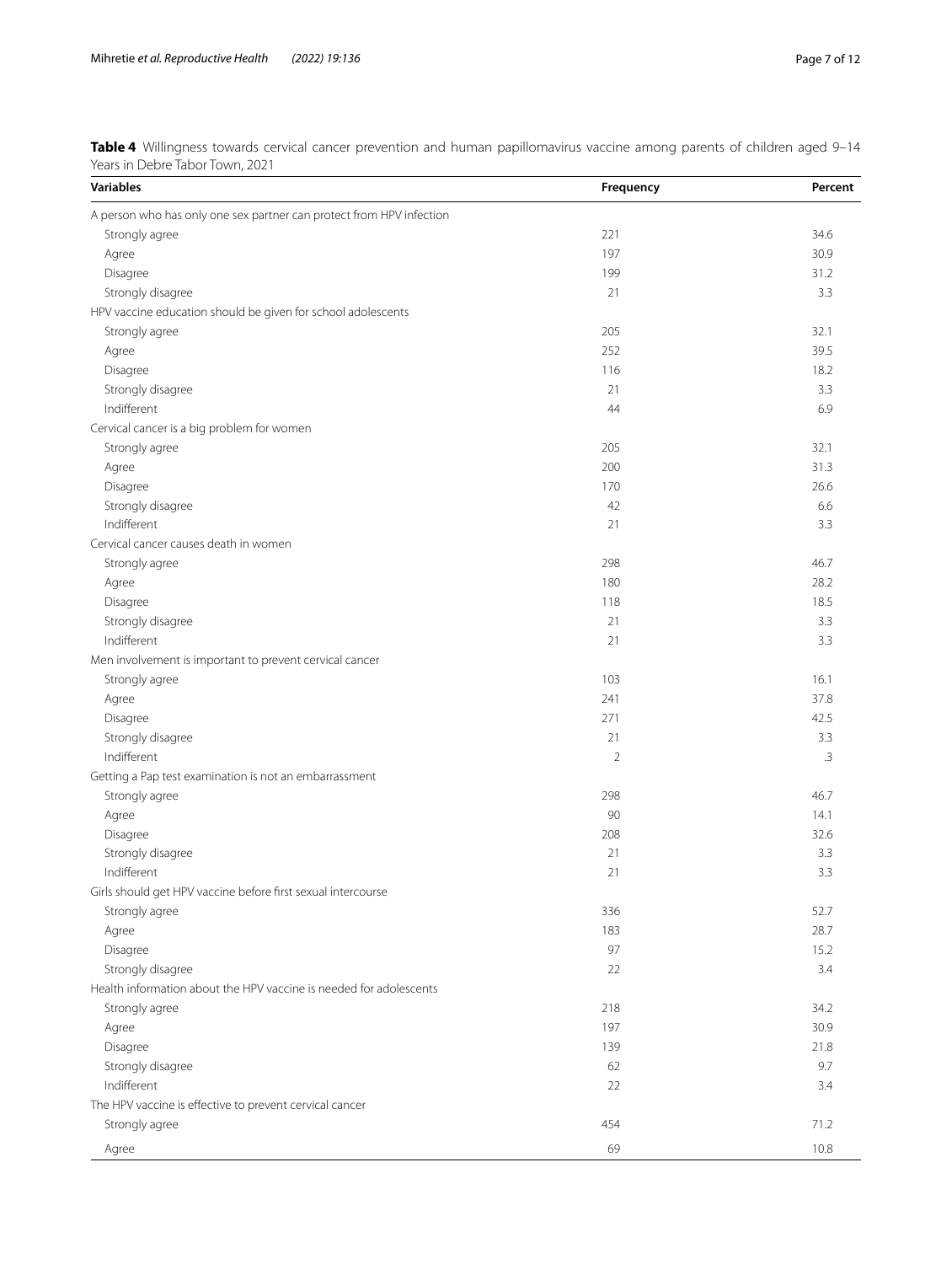**Table 4** (continued)

| <b>Variables</b>    | Frequency | Percent |
|---------------------|-----------|---------|
| Disagree            | 115       | 18.0    |
| Parents willingness |           |         |
| Yes                 | 286       | 44.8    |
| No                  | 352       | 55.2    |



<span id="page-7-0"></span>write). Participants who fear HPV infection were 2.29 times  $(AOR = 2.29, 95\% CI = 1.21, 4.32)$  more likely to have willingness toward the HPV vaccine as compared to participants who did not fear HPV infection. Participants who knew about the HPV vaccine and cervical cancer were 3.30 times  $(AOR = 3.30, 95\% \text{ CI} = 2.21,$ 4.93) more likely to have willingness toward the HPV vaccine as compared to those participants who did not know (Table [6](#page-8-1)).

## **Discussion**

This study was conducted to assess knowledge and willingness of the HPV vaccine and associated factors among parents of children aged 9–14 years in Debre Tabor

Town, Ethiopia. The involvement of parents in the decision to take the HPV vaccine for their children is very crucial for the acceptability and utilization of the vaccine. However, diferent factors such as participant age, educational status, occupation, family history of STD, and fear of HPV infection were signifcantly associated with knowledge and willingness to use the HPV vaccine.

Of the participants who had had information about the HPV infection and vaccine (48.7%), the two most important sources were radio/television (45.00%) and health extension workers (36.8%), followed by health care providers. More than half of the study participants (51.3%) had no information about the vaccine. Parents had more information about the immunization as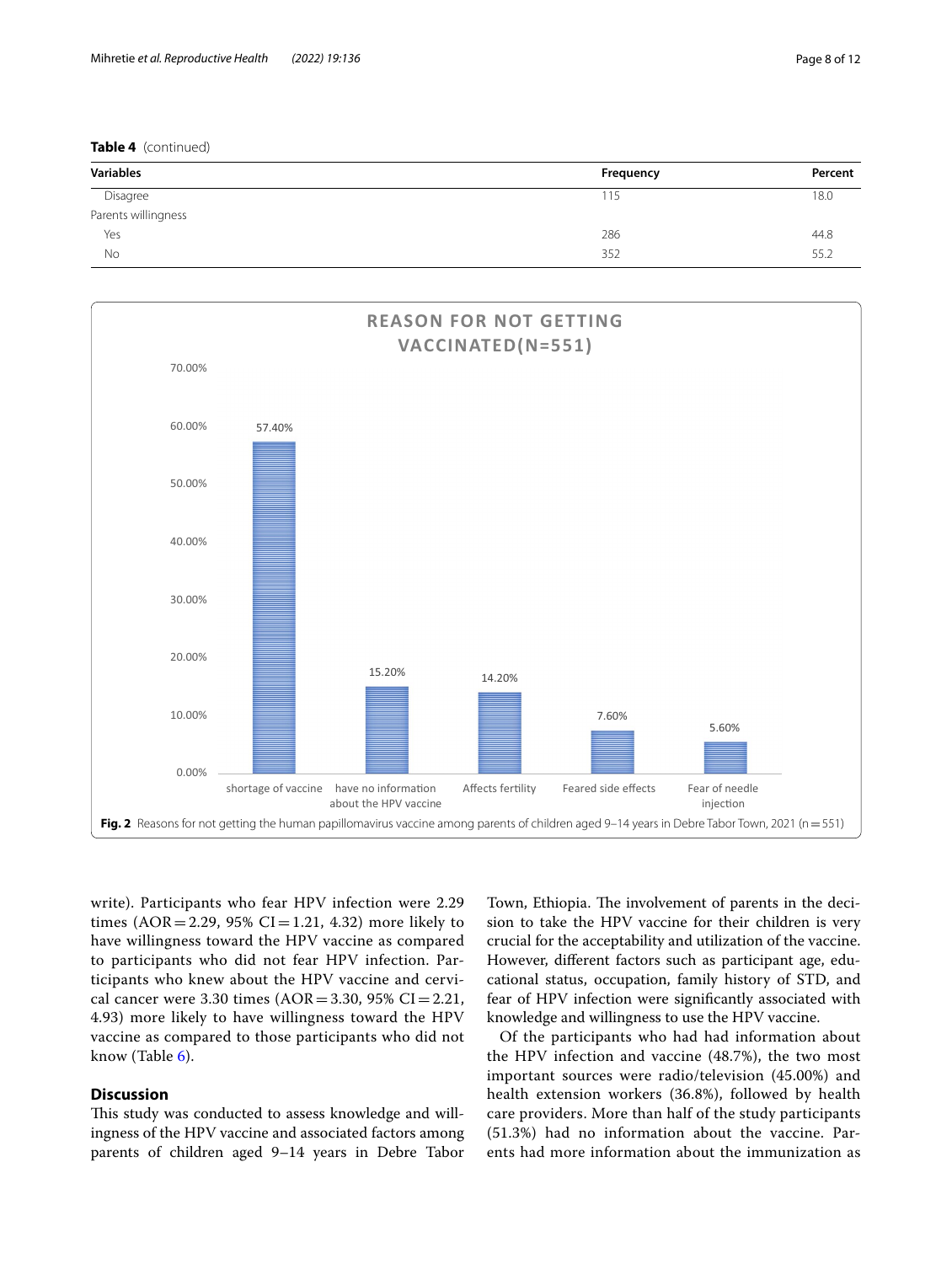<span id="page-8-0"></span>

| Table 5 Factors associated with knowledge of human papillomavirus vaccine among parents of children aged 9-14 Years in Debre |  |  |  |
|------------------------------------------------------------------------------------------------------------------------------|--|--|--|
| Tabor Town, 2021                                                                                                             |  |  |  |

| <b>Variables</b>      | Knowledge of HPV vaccine |            | <b>COR (95% CI)</b> | AOR (95% CI)          | p-value |
|-----------------------|--------------------------|------------|---------------------|-----------------------|---------|
|                       | Yes (N, %)               | No (N, %)  |                     |                       |         |
| Sex                   |                          |            |                     |                       |         |
| Male                  | 104(46.4)                | 213(51.5)  | 0.81(0.59, 1.13)    | 0.80(0.58, 1.12)      |         |
| Female                | 120 (53.6)               | 201 (48.5) |                     |                       |         |
| Educational status    |                          |            |                     |                       |         |
| No formal education   | 72 (32.1)                | 104(25.1)  |                     |                       |         |
| Primary education     | 77 (34.4)                | 150(36.3)  | 0.74(0.49, 1.11)    | 0.76(0.50, 1.15)      |         |
| Secondary and above   | 75 (33.5)                | 160 (38.6) | 0.67(0.45, 1.01)    | 0.70(0.46, 1.05)      |         |
| Occupation            |                          |            |                     |                       |         |
| Housewife             | 18(8.1)                  | 92(22.2)   |                     |                       | 0.001   |
| Government employees  | 60(26.8)                 | 63 (15.2)  | 4.86 (2.62, 9.01)   | 5.46 (2.42, 9.34**    |         |
| Self-employees        | 31 (13.8)                | 61(14.7)   | 2.59 (1.33, 5.05)   | 2.57(1.25, 5.27)      |         |
| Merchants             | 69 (30.8)                | 114(27.5)  | 3.09 (1.72, 5.56)   | 3.10 (1.62, 5.93)     |         |
| Family history of STD |                          |            |                     |                       |         |
| Yes                   | 48 (21.4)                | 54 (13.0)  | 1.81 (1.18, 2.79)   | $1.76(1.14, 2.72)$ ** | 0.002   |
| No                    | 176 (78.6)               | 360 (89.0) |                     |                       |         |

\*\*Variables were signifcant at p-values of<0.05

<span id="page-8-1"></span>Table 6 Factors associated with the attitude of human papillomavirus vaccine and cervical cancer among parents of children aged 9–14 Years in Debre Tabor Town, 2021

| <b>Variables</b>                             | Willingness towards HPV vaccine |            | <b>COR (95% CI)</b> | AOR (95% CI)          | p-values |
|----------------------------------------------|---------------------------------|------------|---------------------|-----------------------|----------|
|                                              | Yes (N, %)                      | No (N, %)  |                     |                       |          |
| Age                                          |                                 |            |                     |                       |          |
| $23 - 30$                                    | 12(6.7)                         | 39(8.5)    | 1.08 (0.52, 2.24)   | 0.78(0.33, 1.85)      | 0.003    |
| $31 - 40$                                    | 119 (66.9)                      | 255(55.4)  | 1.64(1.11, 2.43)    | $1.43$ (1.16, 2.87)** |          |
| $41 - 46$                                    | 47 (26.4)                       | 166(36.1)  |                     |                       |          |
| Sex                                          |                                 |            |                     |                       |          |
| Male                                         | 103 (57.9)                      | 214(46.5)  | 1.57(1.11, 2.23)    | 1.49 (1.00, 2.22)     |          |
| Female                                       | 75 (42.1)                       | 246 (53.5) |                     |                       |          |
| <b>Educational status</b>                    |                                 |            |                     |                       |          |
| No formal education                          | 33 (18.5)                       | 143(31.1)  |                     |                       | 0.001    |
| Primary education                            | 77(43.3)                        | 150 (32.6) | 2.22 (1.39, 3.55)   | 1.15(0.34, 3.44)      |          |
| Secondary and above                          | 68 (38.2)                       | 167 (36.3) | 1.76 (1.10, 2.82)   | 1.70 (1.05, 2.74)**   |          |
| Occupation                                   |                                 |            |                     |                       |          |
| Government employees                         | 64 (36.0)                       | 163 (35.4) |                     |                       |          |
| Others*                                      | 114 (64.0)                      | 297 (64.6) | 1.02(0.71, 1.46)    | 1.02(0.51, 2.01)      |          |
| Fear of HPV infection                        |                                 |            |                     |                       |          |
| Yes                                          | 162 (91.0)                      | 374 (81.3) | 2.32 (1.32, 4.09)   | 2.29 (1.21, 4.32)**   | 0.001    |
| No                                           | 16(9.0)                         | 86 (18.7)  |                     |                       |          |
| Did your child took HPV vaccine?             |                                 |            |                     |                       |          |
| Yes                                          | 118(66.3)                       | 320 (70.0) |                     |                       |          |
| No                                           | 60 (33.7)                       | 140 (30.0) | 0.86(0.59, 1.24)    | 0.65(0.43, 1.00)      |          |
| Knowledge on cervical cancer and HPV vaccine |                                 |            |                     |                       |          |
| No                                           | 115 (49.4)                      | 301 (82.8) |                     |                       | 0.001    |
| Yes                                          | 153(50.6)                       | 69 (17.2)  | 5.80 (3.37, 7.61)   | 3.30 (2.21, 4.93)**   |          |

**\***Self-employ, farmer, merchant, daily labourer

 $**$ Variables were significant at p-values of  $<$  0.05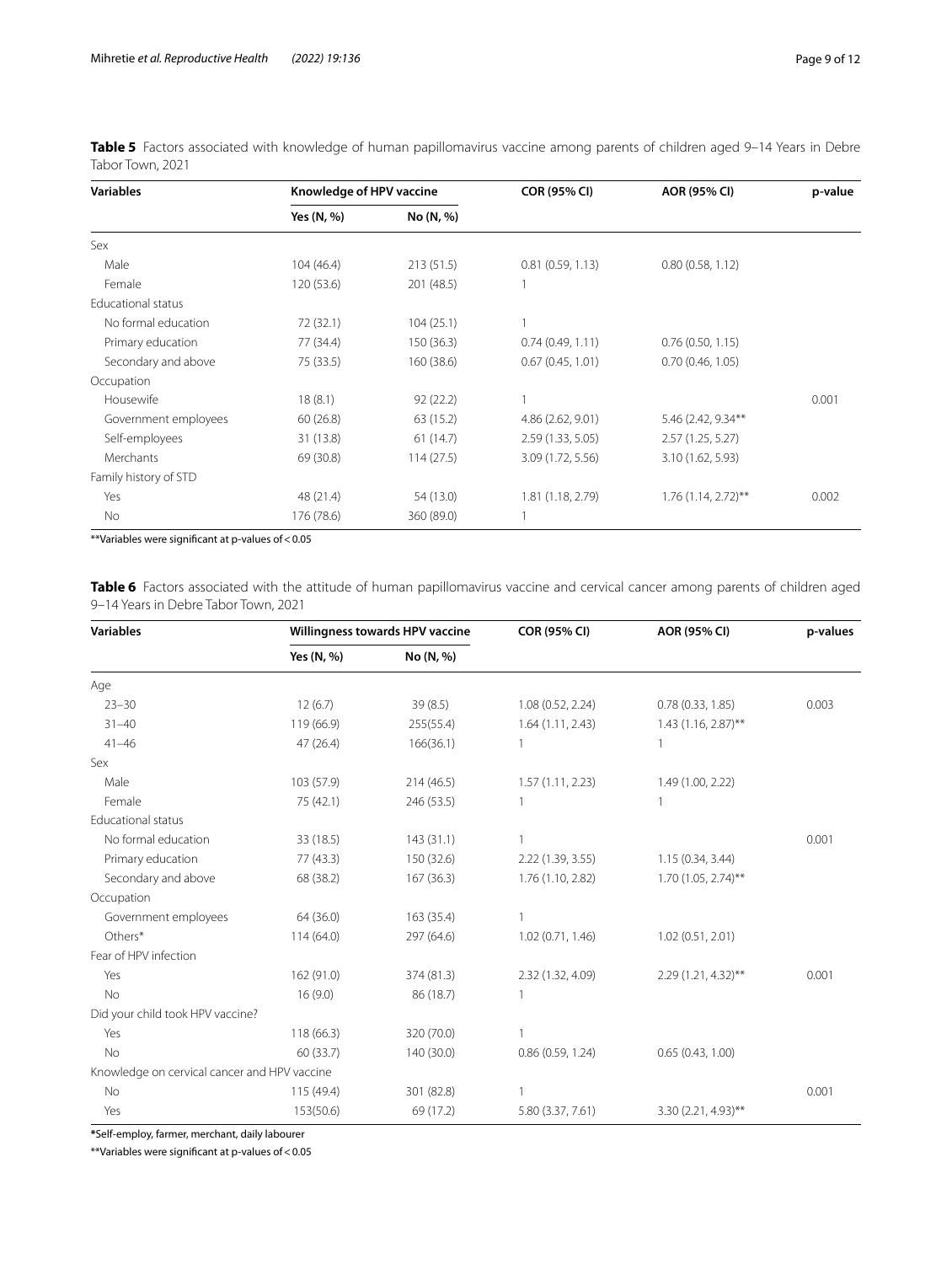their daughters had received the HPV vaccine. Fathers have access to more information than mothers do. This might be because parents gain access to information about the vaccine from their children after vaccination, and mothers, mostly because they are homemakers.

The prevalence of knowledge of parents about the HPV vaccine was 35.1%, which was in line with the systematic review and meta-analysis study (37%) [[29](#page-11-0)], Nigeria (36.5%) [[31\]](#page-11-2), but lower than studies conducted in Romania (85.8%) [[32\]](#page-11-3), the United Kingdom (54.8%) [[33](#page-11-4)], Kenya (48%) [[34](#page-11-5)], and Thailand (60%) [[28\]](#page-10-25). The explanation might be a lack of HPV vaccination advertising in the media or on social media. In contrast to these fndings, other studies conducted among health professionals in Lagos in Nigeria [\[35\]](#page-11-6), Enugu in Nigeria [[36](#page-11-7)], and South Africa [\[37](#page-11-8)] revealed comparatively high levels of knowledge of 85.0%, 74.0%, and 96.0%, respectively. The variations in awareness in these earlier studies are most probably related to the health personnel's greater exposure to information regarding HPV infection in the health facility. On the other hand, this fnding was higher than a study conducted in Iran (24%)  $[26]$  $[26]$  $[26]$ . This variation might be due to differences in the study setting, study population, and time of the study.

Forty-four percent (44.4%) of participants had a willingness to the HPV vaccine and cervical cancer prevention. This study was lower than the study conducted on Danish parents (80%) [[38\]](#page-11-9), Canada (70%) [[39\]](#page-11-10), Nigeria (81.8%) [\[31](#page-11-2)], Kenya (89%) [[34\]](#page-11-5), Tanzania (93.0%) [[40](#page-11-11)], Honduras (91.0%) [[41\]](#page-11-12), and Birmingham (88.1%)  $[27]$  $[27]$  $[27]$ . This might be explained by a lack of understanding about the advantage of the HPV vaccination, fear of adverse efects, and concern about infertility as a result of the vaccination.

The reasons were given by those respondents why their children were not getting the human papillomavirus vaccine. The major reasons for not immunizing the HPV vaccine were the scarcity/cost of the HPV vaccine  $57.4\%$ . The second most reason was poor information about the HPV vaccine 15.2%, having doubts about HPV vaccination (undesirable impact on fertility) 14.2%, feared side efects 7.6%, and fear of needle injection 5.6%. This was similar to a study conducted in Nigeria were high cost (55.6%), worries about the side efects (48.1%), and poor availability  $(25.9%)$  of the vaccines were the main factors  $[31]$  $[31]$ .

In this study, the odds of knowing the HPV vaccine were higher among parents of girls who worked as government employees as compared to participants whose occupations were housewives. This finding was in line with studies conducted in Saudi Arabia [[24](#page-10-20)]. Participants who had relatively high educational status, agree to take the vaccine [\[32\]](#page-11-3) and government employees are educated. Participants that are more educated may have better access to media (print, social, and mass media) exposure to HPV vaccination information. Participants who had family exposure to sexually transmitted diseases were more likely to know about the vaccine than those who did not have exposure to sexually transmitted diseases (STDs). This might be explained by the exposure to STDs in the family, health facility visits, and the gaining of important information, including the HPV vaccine.

Participants whose age was 31–40 years old were more likely to have a willingness as compared to those participants whose age was greater than or equal to 40 years old. This finding was similar to a study conducted in Iran  $[26]$  $[26]$ . The reason is unclear, but it is claimed that vaccines are our country's most recent innovation, and young adults may have more information than older adults may have. Educational status was also signifcantly associated with a willingness to the HPV vaccine. Participants who had secondary education or above were more likely to have a willingness as compared to participants with no formal education. This might be because parents who have secondary and above-secondary educational levels are more likely to have information from school, mass media, newspapers, and the internet.

Parents who fear the infection of the human papillomavirus vaccine were more likely to experience a willingness to take the HPV vaccine than parents who did not fear the infection of HPV. These might be parents who have a fear of acquiring an HPV infection; they might have an intention to understand the prevention of the HPV infection.

Parents' knowledge about cervical cancer and the HPV vaccine was signifcantly associated with their willingness to receive the HPV vaccine. Parents who knew were three times more likely to have a willingness to have the HPV vaccine as compared to those parents who did not know. This was similar with others studies in North Gondar [[42\]](#page-11-13), Malaysia [\[43,](#page-11-14) [44](#page-11-15)], Honduras [[41](#page-11-12)], United Arab Emirate [\[45](#page-11-16)], Europe [[46](#page-11-17)], and Kenya [[47](#page-11-18)]. This might be explained by the parents who have evidence about the route of transmission, a consequence of infection, and complications of cervical cancer that forced them to agree to take the HPV vaccine.

## **Strength and limitation**

Community-based study design and using a large sample size can be taken as the strength of the study. The limitation would be due to recall bias that might be faced. Another limitation of this study focused on the quantitative approach, which could not address the "why" questions in detail.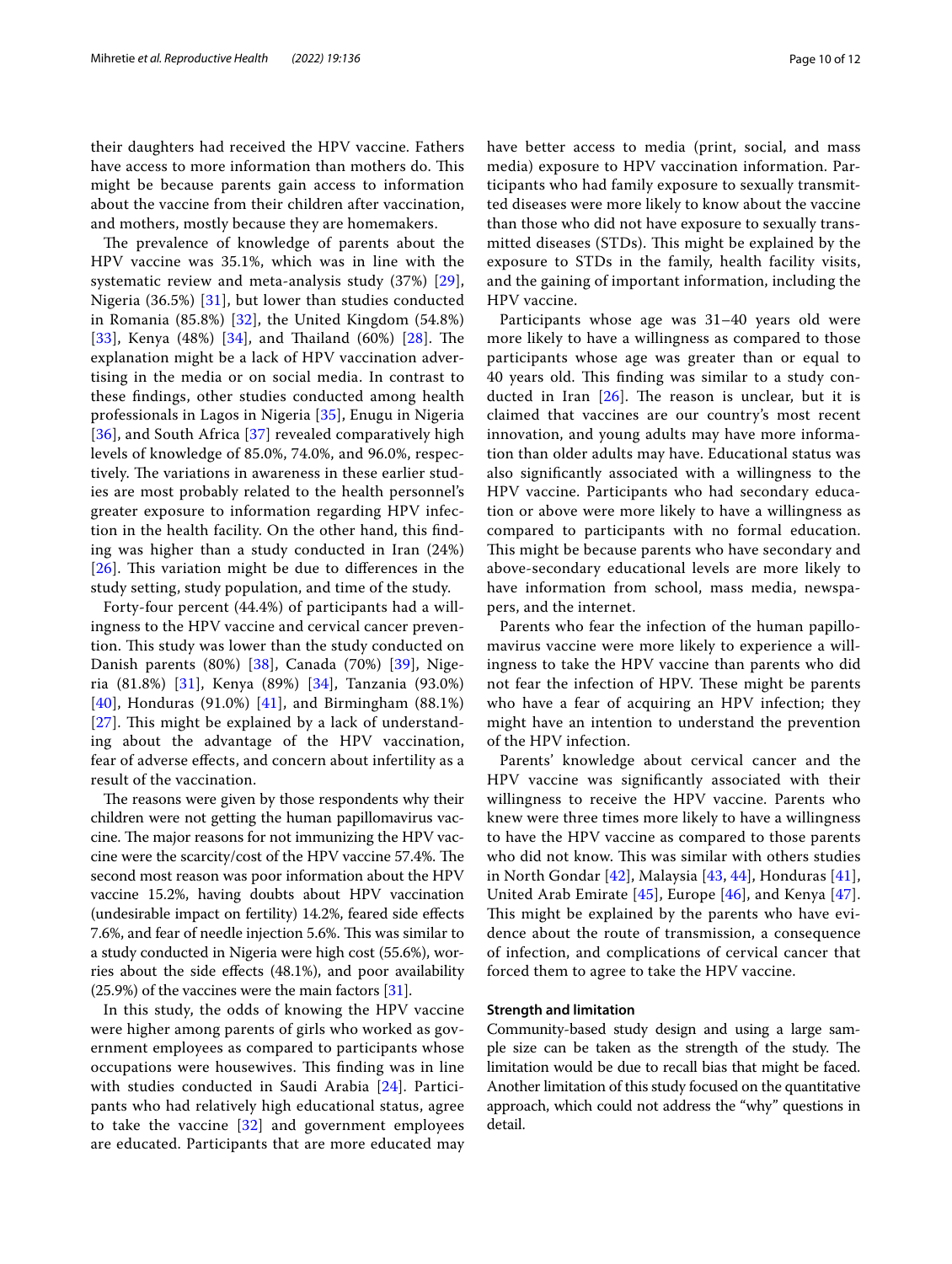## **Conclusion and recommendation**

In this study, the knowledge and willingness of parents toward the HPV vaccine were low. Then, health authorities through mass media should strengthen HPV vaccine promotion. Health extension workers and health professionals provide pertinent information about the vaccine in schools, and health facilities by delivering leafets and brochures. Mixed quantitative and qualitative studies are better for further investigations to answer "why" questions.

#### **Abbreviations**

AOR: Adjusted odds ratio; COR: Crude odds ratio; HPV: Human papillomavirus; STD: Sexually transmitted disease; WHO: World health organization.

#### **Acknowledgements**

We are high thanks the College of Medicine and Health Sciences, Debre Tabor University, for giving a supportive letter for conducting this study. We would like to extend our thanks to teachers and school directors for providing the necessary preliminary information. We would also like to extend our appreciation to the study participants, supervisors, and data collectors for their active participation.

#### **Author contributions**

GNM conceived the idea, involved in data analyses and interpretation. GNM, TML, ADA, HGB, TSY, and ADM were involved in the data collection, interpretation, and manuscript writing. All authors read and approved the fnal manuscript.

#### **Funding**

The authors have no support or funding information to report.

#### **Availability of data and materials**

All data were available within the manuscript.

#### **Declarations**

#### **Ethics approval and consent to participate**

Ethical clearance was obtained from the Ethical review committee of Debre Tabor University and a formal permission letter was written from the Debre Tabor Town education office. Written consent was obtained from each study participant.

#### **Consent for publication**

Not applicable.

#### **Competing interests**

The authors declare that there is no competing interest.

Received: 1 February 2022 Accepted: 9 May 2022 Published online: 10 June 2022

#### **References**

- <span id="page-10-0"></span>1. Control, C.f.D., and Prevention. Vaccines for Children program (VFC). Atlanta, 2012.
- <span id="page-10-1"></span>2. Elbasha E, Dasbach E. An integrated economic evaluation and HPV disease transmission models-technical report accompanying the manuscript impact of vaccinating boys and men against HPV in the United States. Vaccine. 2010;28(42):6858–67.
- <span id="page-10-2"></span>3. Eggertson L. Provinces weighing HPV vaccination of boys. Can Med Assoc. 2012.
- <span id="page-10-3"></span>4. Dawar M, Harris MT, McNeil S. Update on Human Papillomavirus (HPV) Vaccines: an Advisory Committee Statement (ACS) National Advisory Committee on Immunization (NACI). Can Commun Dis Rep. 2012;38(1):1.
- <span id="page-10-4"></span>5. Ball SL, et al. Analyses of human papillomavirus genotypes and viral loads in anogenital warts. J Med Virol. 2011;83(8):1345–50.
- 6. Shearer BD. HPV vaccination: understanding the impact on HPV disease. Natl Collab Centre Infect Dis. 2012.
- <span id="page-10-5"></span>7. Shearer B. HPV vaccination: understanding the impact of HPV disease. Purple Paper Natl Collab Centre Infect Dis. 2011;34:1–18.
- <span id="page-10-6"></span>8. Hutubessy R, et al. A case study using the United Republic of Tanzania: costing nationwide HPV vaccine delivery using the WHO Cervical Cancer Prevention and Control Costing Tool. BMC Med. 2012;10(1):1–10.
- <span id="page-10-7"></span>9. Organization W.H., P.o.C. Control, and W.H.O.R. Health. Cervical cancer screening in developing countries: report of a WHO consultation. 2002: World Health Organization.
- <span id="page-10-8"></span>10. Francis SA, et al. Examining attitudes and knowledge about HPV and cervical cancer risk among female clinic attendees in Johannesburg, South Africa. Vaccine. 2010;28(50):8026–32.
- <span id="page-10-9"></span>11. Low EL, et al. What do British women know about cervical cancer symptoms and risk factors? Eur J Cancer. 2012;48(16):3001–8.
- <span id="page-10-10"></span>12. Arbyn M, et al. Estimates of incidence and mortality of cervical cancer in 2018: a worldwide analysis. Lancet Glob Health. 2020;8(2):e191–203.
- <span id="page-10-11"></span>13. Paz-Zulueta M, et al. Prevalence of high-risk HPV genotypes, categorized by their quadrivalent and nine-valent HPV vaccination coverage, and the genotype association with high-grade lesions. BMC Cancer. 2018;18(1):1–9.
- <span id="page-10-12"></span>14. Organization WH. Cervical cancer, human papillomavirus (HPV) and HPV vaccines: Key points for policy-makers and health professionals. 2008, World Health Organization.
- <span id="page-10-13"></span>15. Poole DN, et al. A cross-sectional study to assess HPV knowledge and HPV vaccine acceptability in Mali. PLoS ONE. 2013;8(2): e56402.
- <span id="page-10-14"></span>16. Bruni L, et al. Global estimates of human papillomavirus vaccination coverage by region and income level: a pooled analysis. Lancet Glob Health. 2016;4(7):e453–63.
- <span id="page-10-15"></span>17. Finocchario-Kessler S, et al. Cervical cancer prevention and treatment research in Africa: a systematic review from a public health perspective. BMC Womens Health. 2016;16(1):1–25.
- <span id="page-10-16"></span>18. Chiang VCL, et al. Attitude, acceptability and knowledge of HPV vaccination among local university students in Hong Kong. Int J Environ Res Public Health. 2016;13(5):486.
- 19. Kisaakye E et al. Level and factors associated with uptake of human papillomavirus infection vaccine among female adolescents in Lira District, Uganda. Pan Afr Med J. 2018; 31(1).
- <span id="page-10-22"></span>20. Adejuyigbe FF, et al. Cervical cancer and human papillomavirus knowledge and acceptance of vaccination among medical students in Southwest Nigeria. Afr J Reprod Health. 2015;19(1):140–8.
- <span id="page-10-17"></span>21. Geneti HB, Hailu DA, Muleta G. Assessment of the knowledge, attitude and acceptability towards human papillomavirus and its vaccine among undergraduate female medical students. Gynecol Obstet (Sunnyvale). 2016;6(11):1–9.
- <span id="page-10-18"></span>22. Blumenthal J et al. Adolescent understanding and acceptance of the HPV vaccination in an underserved population in New York City. J Oncol, 2012. 2012.
- <span id="page-10-19"></span>23. Zouheir Y, et al. Knowledge of human papillomavirus and acceptability to vaccinate in adolescents and young adults of the Moroccan population. J Pediatr Adolesc Gynecol. 2016;29(3):292–8.
- <span id="page-10-20"></span>24. Al-Shaikh GK, et al. Knowledge of Saudi female university students regarding cervical cancer and acceptance of the human papillomavirus vaccine. Saudi Med J. 2014;35(10):1223.
- <span id="page-10-21"></span>25. Leung JTC, Law C-K. Revisiting knowledge, attitudes, and practice (KAP) on human papillomavirus (HPV) vaccination among female university students in Hong Kong. Hum Vaccin Immunother. 2018;14(4):924–30.
- <span id="page-10-23"></span>26. Ghojazadeh M, et al. Parental knowledge and attitudes about human papillomavirus in Iran. Asian Pac J Cancer Prev. 2012;13(12):6169–73.
- <span id="page-10-24"></span>27. Walsh CD, et al. Public knowledge and attitudes towards Human Papilloma Virus (HPV) vaccination. BMC Public Health. 2008;8(1):1–9.
- <span id="page-10-25"></span>28. Songthap A, et al. Knowledge, attitudes, and acceptability of a human papillomavirus vaccine among students, parents and teachers in Thailand. Southeast Asian J Trop Med Public Health. 2012;43(2):340–53.